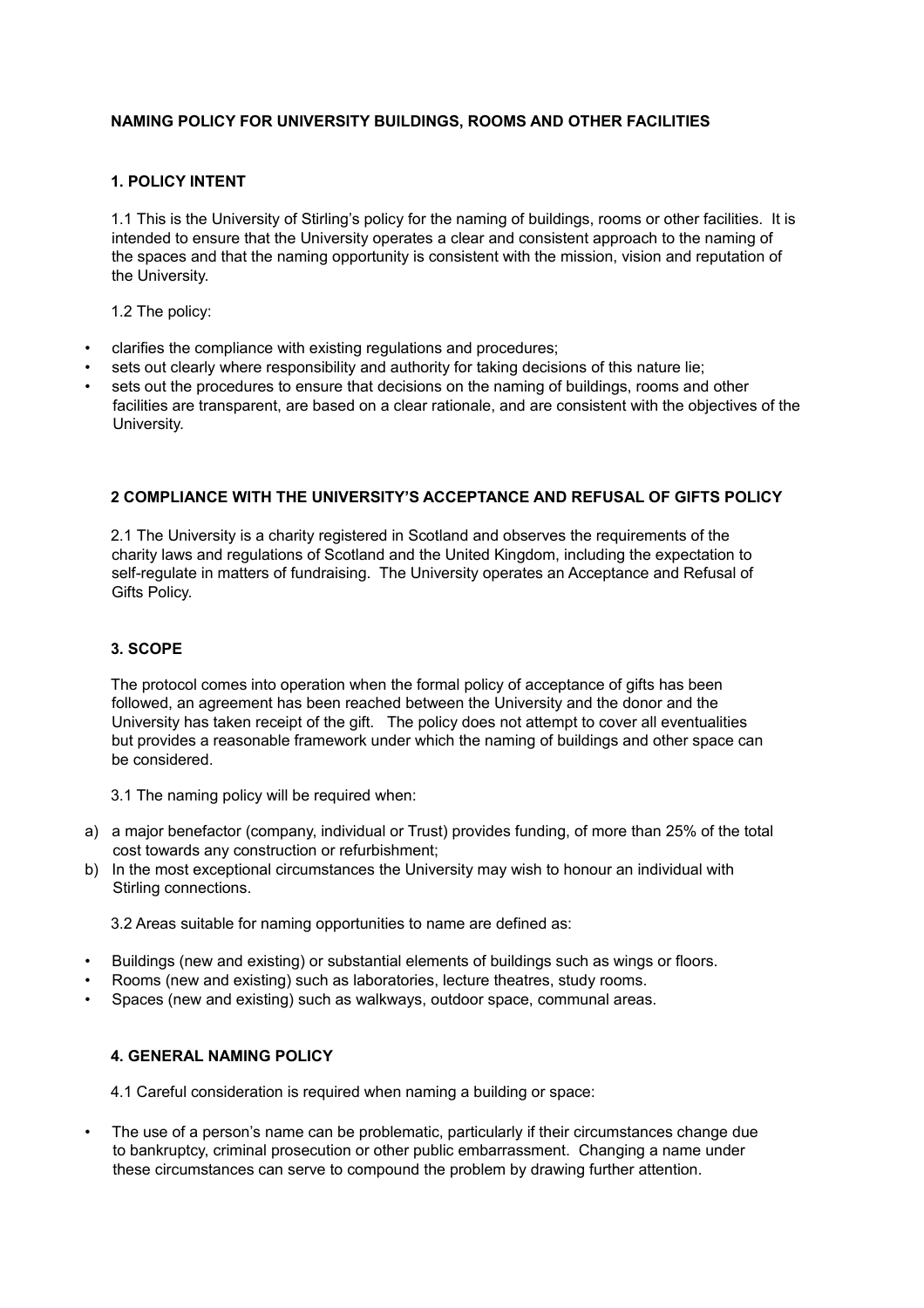- The cost of the implementing the naming rights; new signage, updating literature.
- External and internal communications; reasons for the naming and ensuring staff, students and visitors are re-orientated with the new name within the campus.

4.2 Building names should enhance the University's brand, ensuring that names are compatible with the aims, values and mission of the University.

- 4.2 Building names should be clear and simple aiding orientation and movement around the campus.
- 4.3 Names used for existing buildings on or off campus or in the surrounding area should not be reused.
- 4.4 Care should be taken when using names for buildings which are also associated with major events, to avoid confusion.
- 4.5 Building names should not cause offence to the University community or external stakeholders.
- 4.6 Buildings should not be named after specific disciplines.
- 4.7 The naming of a building must comply with any legal agreements entered into by the University, for example, with funding bodies, stakeholders, partners or planning authorities, or written agreements reached with historical benefactors, and internal policies such as Acceptance and Refusal of Gifts Policy and the signage policy.
- 4.8 Consideration should be given to the most appropriate naming convention e.g. 'House', 'Hall', 'Centre' or 'Building'.

## **5. GUIDANCE IN HONORARY NAMING**

5.1 Names of Current staff, students or lay-members of the University should not be used.

5.2 Names of past staff, students or lay members may be used for exceptional service or achievement. For example, if the individual was associated with a major achievement that aligned to the University's strategic priorities. It would normally be expected that such an achievement was also recognised outside the University.

5.3 Names of people from outside the University may be considered if there is an association with the City of Stirling or the University. The name would merit special recognition for outstanding achievement and distinction in a field or activity consonant with the aims and mission of the University, for example honouring a sportsman or sportswoman.

## **6. GUIDANCE IN PHILANTHROPIC NAMING**

6.1 Spaces named in recognition of a major benefaction should only be made when either 25% or more of the fundraising target or cost of the project to construct or refurbish the building has been met by the donor.

6.2 It may, very occasionally, be appropriate to name a space in recognition of a number of extraordinary contributions made by long standing benefactors to the University, where no gift has been made to the specific building in question. This would be at the discretion of the University Fundraising Group.

## **7. GUIDANCE FOR COMPANY NAMING RIGHTS**

7.1 Company names will only be considered as part of a commercial contractual agreement (Sponsorship agreement) which clearly brings other benefits to the University, taking due account of the other principles above.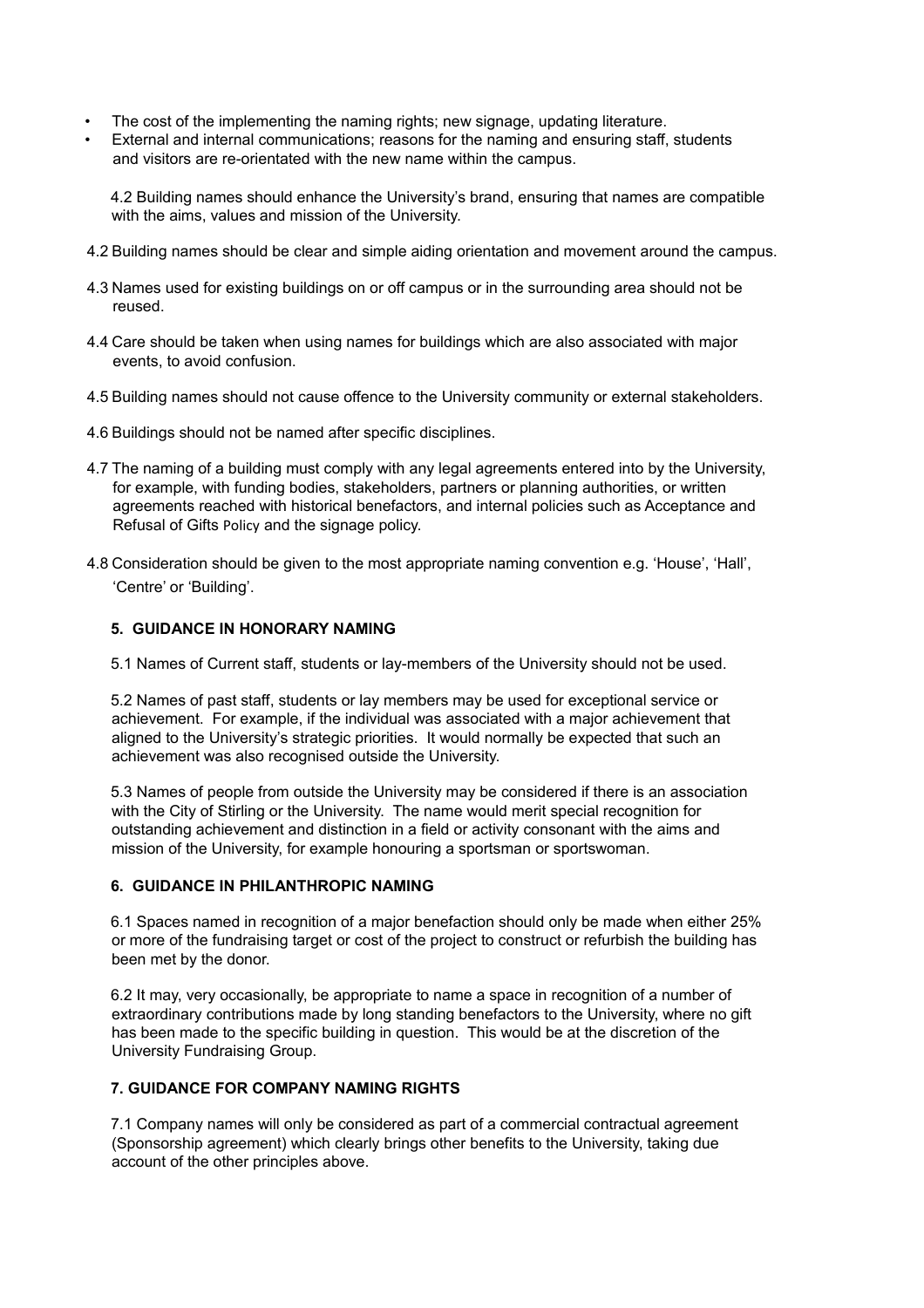7.2 Company agreements (sponsorship agreements) should be negotiated with the company to agree; rights and benefits, commercial arrangements, period of the agreement and payment terms.

7.3 Consideration should be given to the loss of potential commercial sponsorship as a result of any such agreement due to the prominence of any one brand.

## **8. PERIOD OF NAMING**

8.1 Where naming occurs to acknowledge a significant benefaction, the naming shall apply for a minimum of 15 years, or until the building, room or space is refurbished or replaced whichever comes sooner. After that event the University reserves the right to change the name.

8.2 Where naming is undertaken through a company naming rights agreements (sponsorship agreement), the agreement should not exceed more than 15 years and would ideally be between 5-10 years with provision for either party to terminate the contract, or renew the contract at least 18 months before the end date of the agreement.

8.3 In all other cases, the period shall be at the University's discretion.

8.4 When naming is for a limited period of time, the University of Stirling reserves the right to rename the space on the expiration of the agreed period of time.

## **9. NAMING SIGNAGE**

9.1 Plaques or other signs recognising named spaces shall be of a general uniform design and consistent with the University of Stirling's brand guidelines.

9.2 The Estates and Campus Services, and Communications, Marketing & Public Engagement directorates should be consulted on the implementation of all named signage.

9.3 External corporate logos and/or wordmarks will not be permitted on the University of Stirling's recognition signage, though decisions with regards corporate logos will be at the discretion of the University Fundraising Group.

## **10. DECISION MAKING PROCESS**

10.1 The University Fundraising Group comprising of the Principal, the University Secretary, the Deputy Principal (Operational Strategy and External Affairs), The Deputy Chair of Court, the Director of Finance and the Director for Advancement will consider and bring forward appropriate recommendations on names for buildings, rooms and facilities.

10.2 Naming proposals which are considered appropriate will be presented to the University Court for final approval. In "exceptional circumstances" the final decision will be made by Court.

10.3 No proposal, offer or invitation regarding naming may be made without prior consultation with and approval from the University Fundraising Group and University Court.

10.4 Individuals contemplating a naming opportunity to recognise a philanthropic donation should initially consult with the Director for Advancement, to ensure compliance with the University of Stirling's Policy on gift acceptance, before a recommendation is made to the University Fundraising Group.

10.5 Should the University Fundraising Group fail to approve the recommendation, the Director for Advancement will inform the individual making the recommendation.